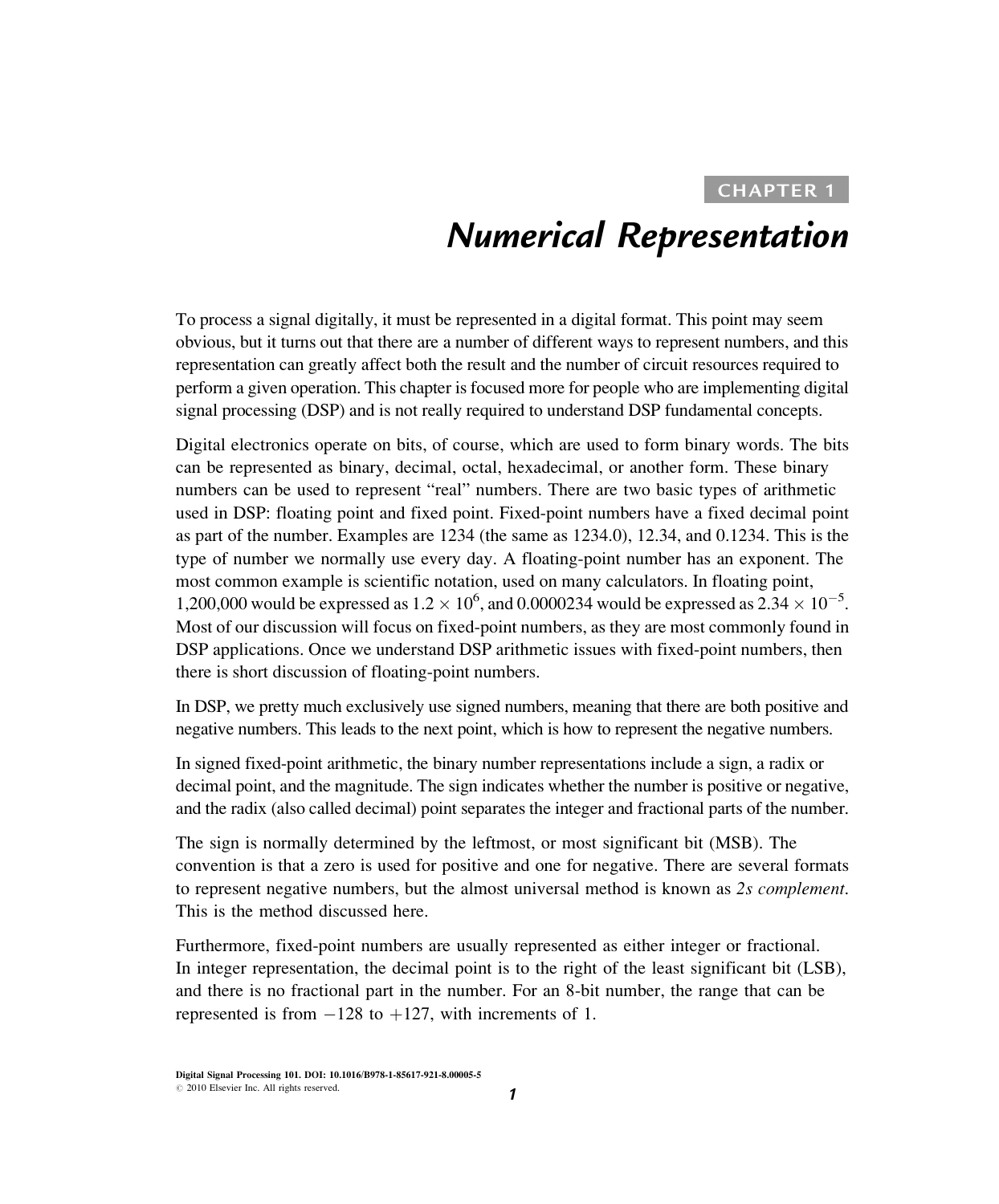In fractional representation, the decimal point is often just to the right of the MSB, which is also the sign bit. For an 8-bit number, the range that can be represented is from  $-1$  to  $+127/$ 128 (almost  $+1$ ), with increments of 1/128. This may seem a bit strange, but in practice, fractional representation has advantages, as will be explained.

This chapter presents several tables, with each row giving equivalent binary and hexadecimal numbers. The far right column gives the actual value in the chosen representation—for example, 16-bit integer representation. The actual value represented by the hex/binary numbers depends on which representation format is chosen.

## 1.1 Integer Fixed-Point Representation

The following table provides some examples showing the 2s complement integer fixed-point representation.

| <b>Binary</b> | Hexadecimal | <b>Actual Decimal Value</b> |
|---------------|-------------|-----------------------------|
| 0111 1111     | 0x7F        | 127                         |
| 0111 1110     | 0x7E        | 126                         |
| 0000 0010     | 0x02        | $\overline{2}$              |
| 0000 0001     | 0x01        |                             |
| 0000 0000     | 0x00        | 0                           |
| 1111 1111     | 0xFF        | $-1$                        |
| 1111 1110     | 0xFE        | $-2$                        |
| 1000 0001     | 0x81        | $-127$                      |
| 1000 0000     | 0x80        | $-128$                      |

Table 1.1: 8-Bit integer representation

The 2s complement representation of the negative numbers may seem nonintuitive, but it has several very nice features. There is only one representation of 0 (all 0s), unlike other formats that have a "positive" and "negative" zero. Also, addition and multiplication of positive and negative 2s complement numbers work properly with traditional digital adder and multiplier structures. A 2s complement number range can be extended to the left by simply replicating the MSB (sign bit) as needed, without changing the value.

The way to interpret a 2s complement number is to use the mapping for each bit shown in the following table. A 0 bit in a given location of the binary word means no weight for that bit. A 1 in a given location means to use the weight indicated. Notice the weights double with each bit moving left, and the MSB is the only bit with a negative weight. You should satisfy yourself that all negative numbers will have an MSB of 1, and all positive numbers and zero have an MSB of 0.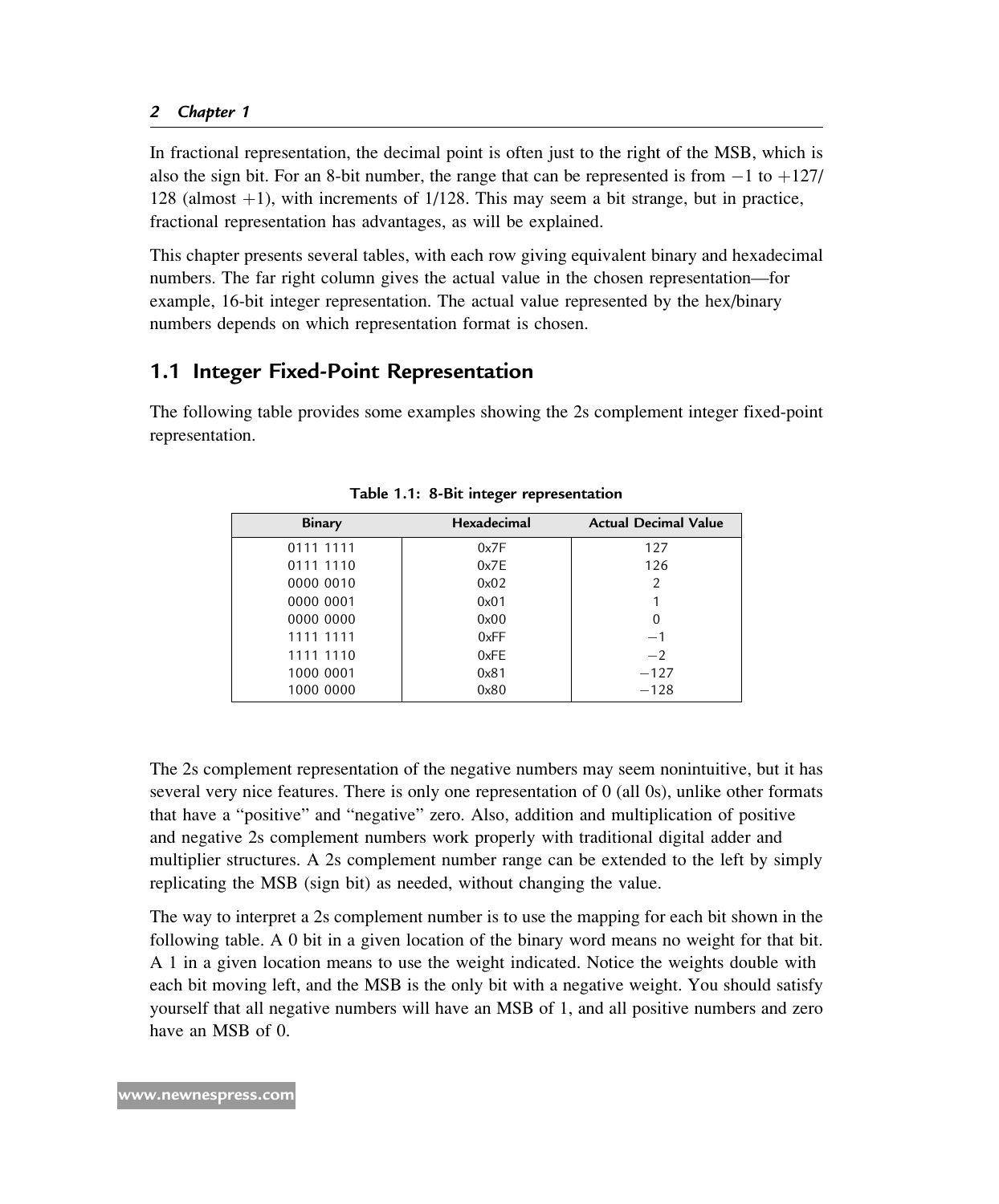| 8-Bit Signed Integer  | <b>MSB</b>   |          |           |             |    |                 |        |
|-----------------------|--------------|----------|-----------|-------------|----|-----------------|--------|
| Bit weight            | 128          | 64       | 20<br>ے ب | $\mathbf b$ |    |                 |        |
| Weight in powers of 2 | $\sim$<br>__ | $\sim$ D | ΩJ        | 64          | റാ | $\sim$ $\prime$ | $\sim$ |

Table 1.2: 2s complement bit weighting with 8 bit words

This can be extended to numbers with larger number of bits. Following is an example with 16 bits. Notice how the numbers represented in a lesser number of bits (e.g., 8 bits) can be easily put into 16-bit representation by simply replicating the MSB of the 8-bit number eight times and tacking onto the left to form a 16-bit number. Similarly, as long as the number represented in the 16-bit representation is small enough to be represented in 8 bits, the leftmost bits can simply be shaved off to move to the 8-bit representation. In both cases, the decimal point stays to the right of the LSB and does not change location. This can be seen easily by comparing, for example, the representation of  $-2$  in the 8-bit representation table and again in the 16-bit representation table.

| <b>Binary</b>       | Hexadecimal     | <b>Actual Decimal Value</b> |
|---------------------|-----------------|-----------------------------|
| 0111 1111 1111 1111 | $0\times$ 7FFF  | 32,767                      |
| 0111 1111 1111 1110 | $0\times$ 7FFE  | 32,766                      |
| 0000 0000 1000 0000 | $0 \times 0080$ | 128                         |
| 0000 0000 0111 1111 | $0\times 007F$  | 127                         |
| 0000 0000 0111 1110 | $0\times 007E$  | 126                         |
| 0000 0000 0000 0010 | $0 \times 0002$ | 2                           |
| 0000 0000 0000 0001 | $0\times 0001$  |                             |
| 0000 0000 0000 0000 | $0 \times 0000$ | $\Omega$                    |
| 1111 1111 1111 1111 | $0\times$ FFFF  | $-1$                        |
| 1111 1111 1111 1110 | $0\times$ FFFE  | $-2$                        |
| 1111 1111 1000 0001 | $0\times$ FF81  | $-127$                      |
| 1111 1111 1000 0000 | $0\times$ FF80  | $-128$                      |
| 1111 1111 0111 1111 | $0\times$ FF80  | $-129$                      |
| 1000 0000 0000 0001 | $0\times$ FF80  | $-32,767$                   |
| 1000 0000 0000 0000 | $0\times$ FF80  | $-32,768$                   |

Table 1.3: 16-Bit signed integer representation

| Table 1.4: 2s complement bit weighting with 16 bit word |  |  |  |  |  |  |  |  |
|---------------------------------------------------------|--|--|--|--|--|--|--|--|
|---------------------------------------------------------|--|--|--|--|--|--|--|--|

| <b>MSB</b>                            |            |           |                 |      |           |          |                     |        |               |                      |                 |                     |               |             | LSB      |
|---------------------------------------|------------|-----------|-----------------|------|-----------|----------|---------------------|--------|---------------|----------------------|-----------------|---------------------|---------------|-------------|----------|
| $-32,$<br>768                         | 16,<br>384 | 8192      | 4096            | 2048 | 1024      | 512      | 256                 | 128    | 64            | 32                   | 16              | 8                   | 4             | $\sim$      |          |
| $\sim$ 15<br>$\overline{\phantom{0}}$ | $\sim$ 14  | $\sim$ 13 | 2 <sub>12</sub> | 0.11 | $\sim$ 10 | $\sim$ 9 | $\neg$ <sup>8</sup> | $\sim$ | $\mathcal{L}$ | $\mathcal{D}^5$<br>- | $\mathcal{D}^4$ | $\sim$ <sup>3</sup> | $\sim$ 2<br>- | $\sim$<br>∼ | $\sim 0$ |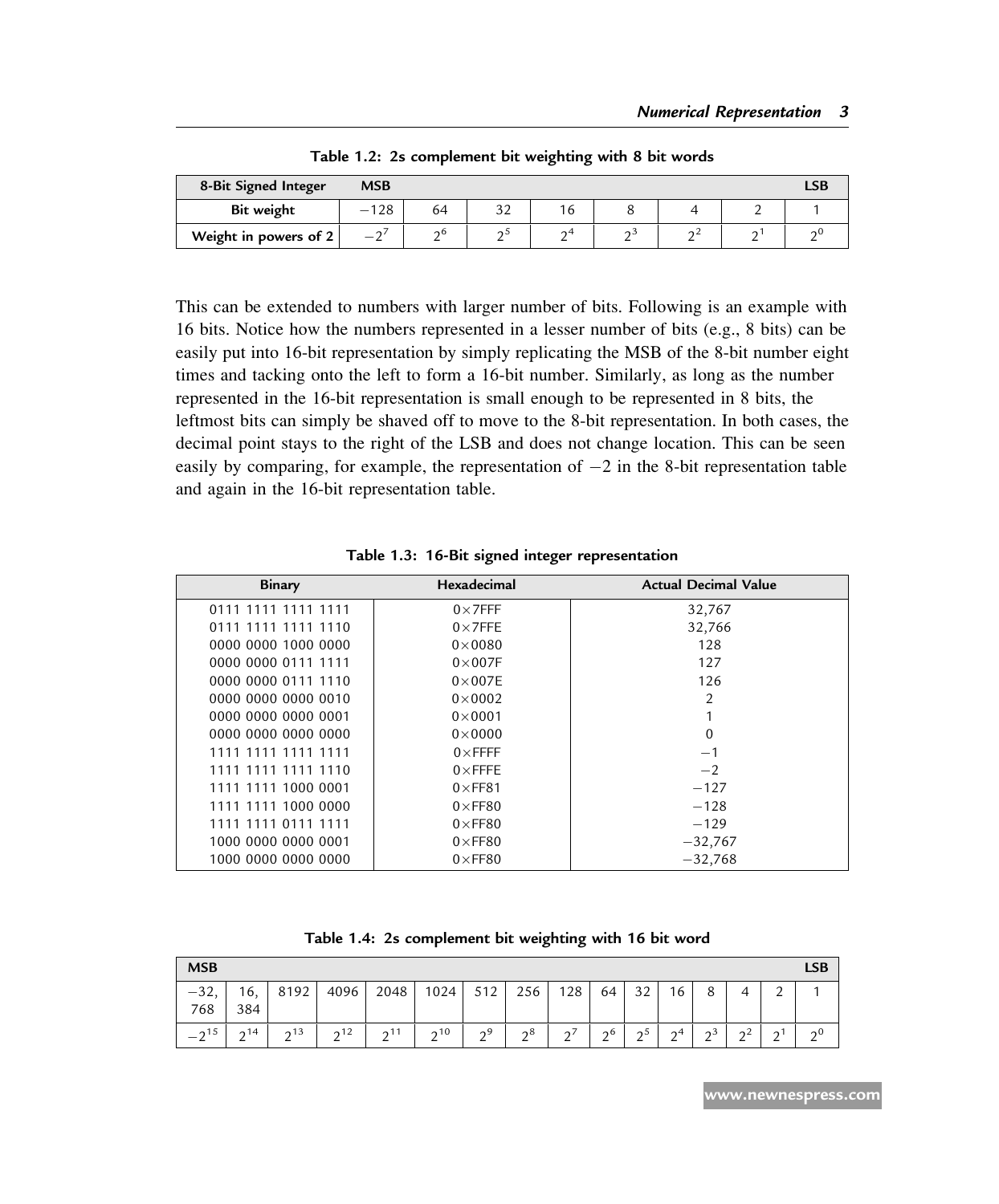Now, let's look at some examples of trying to adding combinations of positive and negative 8-bit numbers together using a traditional unsigned digital adder. We throw away the carry bit from the last (MSB) adder stage.

| Case #1: Positive and negative number sum |                                                                  |          |
|-------------------------------------------|------------------------------------------------------------------|----------|
| $+15$                                     | 0000 1111                                                        | 0x0F     |
| $-1$                                      | 1111 1111                                                        | 0xFF     |
| $+14$                                     | 0000 1110                                                        | 0x0E     |
| Case #2: Positive and negative number sum |                                                                  |          |
| $-31$                                     | 1110 0001                                                        | 0xE1     |
| $+16$                                     | 0001 0000                                                        | 0x80     |
| $-15$                                     | 1111 0000                                                        | 0xF0     |
|                                           | Case #3: Two negative numbers being summed                       |          |
| $-31$                                     | 1110 0001                                                        | 0xE1     |
| $-64$                                     | 1100 0000                                                        | 0xC0     |
| $-95$                                     | 1010 0001                                                        | 0xF0     |
|                                           | Case #4: Two positive numbers being summed; result exceeds range |          |
| $+64$                                     | 0100 0000                                                        | 0x40     |
| $+64$                                     | 0100 0000                                                        | 0x40     |
| $+128$                                    | 1000 0000**                                                      | $0x80**$ |

 $*$  Notice all the results are correct, except the last case. The reason is that the result,  $+128$ , cannot be represented in the range of an 8-bit 2s complement number.

Integer representation is often used in many software applications because it is familiar and works well. However, in DSP, integer representation has a major drawback. In DSP, there is a lot of multiplication. When you multiply a bunch of integers together, the results start to grow rapidly. It quickly gets out of hand and exceeds the range of values that can be represented. As we saw previously, 2s complement arithmetic works well, as long as you do not exceed the numerical range. This has led to the use of fractional fixed-point representation.

## 1.2 Fractional Fixed-Point Representation

The basic idea behind fractional fixed-point representation is all values are in the range from  $+1$  to  $-1$ , so if they are multiplied, the result will not exceed this range. Notice that, if you want to convert from integer to 8-bit signed fractional, the actual values are all divided by 128. This maps the integer range of  $+127$  to  $-128$  to almost  $+1$  to  $-1$ .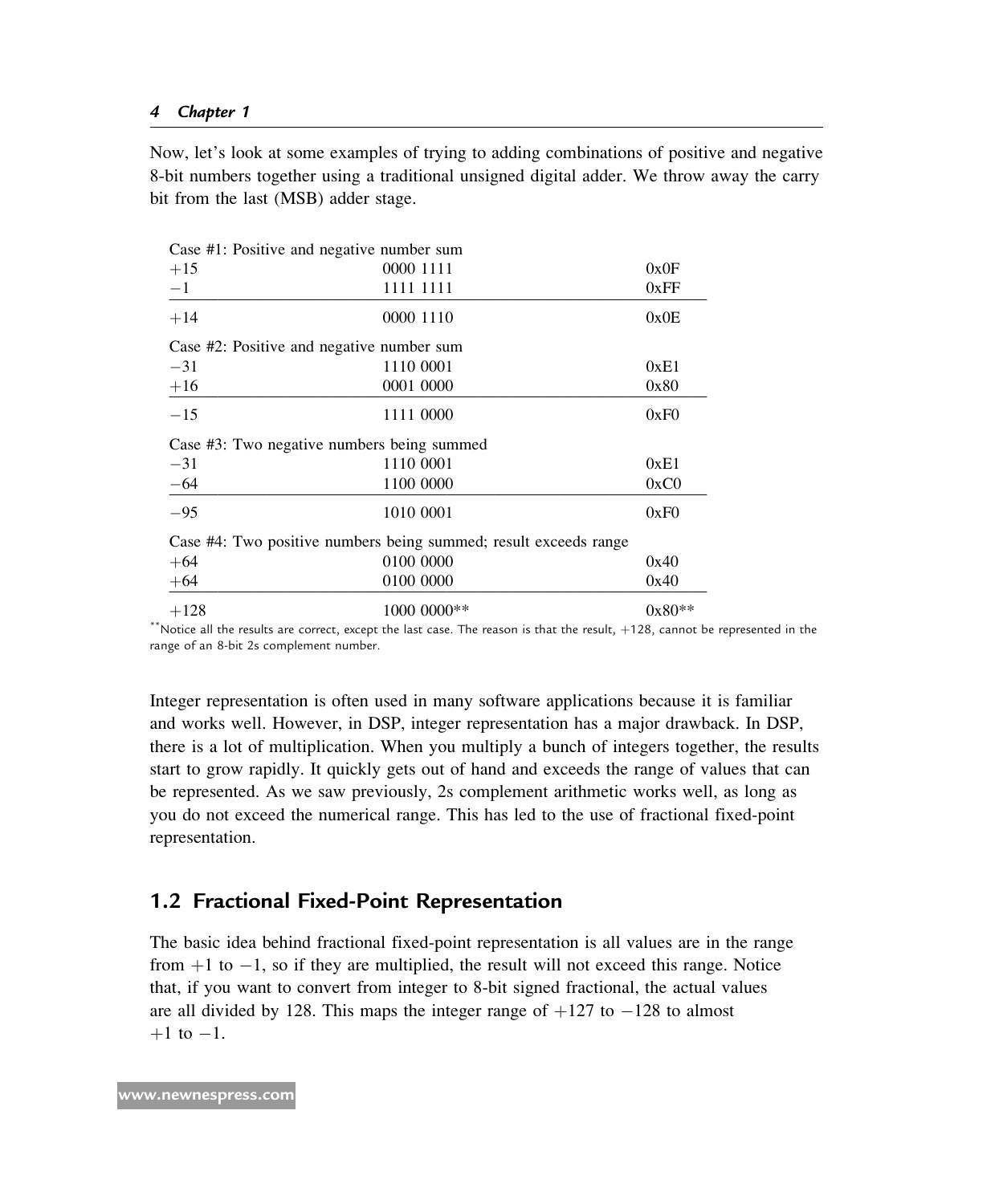| Binary    | <b>Hexadecimal</b> | <b>Actual Decimal Value</b> |
|-----------|--------------------|-----------------------------|
| 0111 1111 | 0x7F               | $127/128 = 0.99219$         |
| 0111 1110 | 0x7E               | $126/128 = 0.98438$         |
| 0000 0010 | 0x02               | $2/128 = 0.01563$           |
| 0000 0001 | 0x01               | $1/128 = 0.00781$           |
| 0000 0000 | 0x00               |                             |
| 1111 1111 | 0xFF               | $-1/128 = -0.00781$         |
| 1111 1110 | 0xFE               | $-2/128 = -0.01563$         |
| 1000 0001 | 0x81               | $-127/128 = -0.99219$       |
| 1000 0000 | 0x80               | $-1.00$                     |

Table 1.5: 8-Bit fractional representation

Table 1.6: 2s complement weighting for 8 bit fractional word

| 8-Bit Signed Fractional | <b>MSB</b>      |               |    |                                       |           |               |           | LSB        |
|-------------------------|-----------------|---------------|----|---------------------------------------|-----------|---------------|-----------|------------|
| Weight                  | $\sim$          | -             | /4 | 1/8                                   | 16        | '32'          | 1/64      |            |
| Weight in powers of 2   | $\sim 0$<br>— 1 | $\sim -$<br>∽ | ∸  | $\mathsf{a}\mathsf{a}\mathsf{a}$<br>∸ | $\sim -4$ | $\sim$ $\sim$ | $\sim -b$ | $\sim$ $-$ |

Table 1.7: 16-Bit signed fractional representation

| <b>Binary</b>       | Hexadecimal | <b>Actual Decimal Value</b> |
|---------------------|-------------|-----------------------------|
| 0111 1111 1111 1111 | $0x7$ FFF   | 32,767/32,768               |
| 0111 1111 1111 1110 | $0x7$ FFE   | 32,766/32,768               |
| 0000 0000 1000 0000 | 0x0080      | 128/32,768                  |
| 0000 0000 0111 1111 | 0x007F      | 127/32,768                  |
| 0000 0000 0111 1110 | 0x007E      | 126/32,768                  |
| 0000 0000 0000 0010 | 0x0002      | 2/32,768                    |
| 0000 0000 0000 0001 | 0x0001      | 1/32,768                    |
| 0000 0000 0000 0000 | 0x0000      | $\Omega$                    |
| 1111 1111 1111 1111 | $0x$ FFFF   | $-1/32,768$                 |
| 1111 1111 1111 1110 | $0x$ FFFE   | $-2/32,768$                 |
| 1111 1111 1000 0001 | 0xFF81      | $-127/32,768$               |
| 1111 1111 1000 0000 | 0xFF80      | $-128/32,768$               |
| 1111 1111 0111 1111 | 0xFF7F      | $-129/32,768$               |
| 1000 0000 0000 0001 | 0x8001      | $-32,767/32,768$            |
| 1000 0000 0000 0000 | 0x8000      |                             |

| Table 1.8: 2s complement weighting for 16 bit fractional word |
|---------------------------------------------------------------|
|---------------------------------------------------------------|

| <b>MSB</b> |          |       |       |          |          |          |           |            |               |            |                |            |               |                 | LSB          |
|------------|----------|-------|-------|----------|----------|----------|-----------|------------|---------------|------------|----------------|------------|---------------|-----------------|--------------|
| $-1$       | 1/2<br>∼ | 1/4   | 1/8   | 1/<br>16 | 11<br>32 | 1/<br>64 | 1/<br>128 | 1/<br>256  | 1/<br>512     | 1/<br>1024 | 1/<br>2048     | 1/<br>4096 | 8192          | $1/16$ ,<br>384 | 1/32,<br>768 |
| $-2^0$     | $\sim$   | $n-2$ | $n-3$ | $n-4$    | $n-5$    | $n - 6$  | $n-7$     | $2^{\sim}$ | $2^{-9}$<br>∸ | $2^{-10}$  | $2^{\sim}$ -11 | $2^{-12}$  | $2^{\sim}$ 13 | $n - 14$        | $n - 15$     |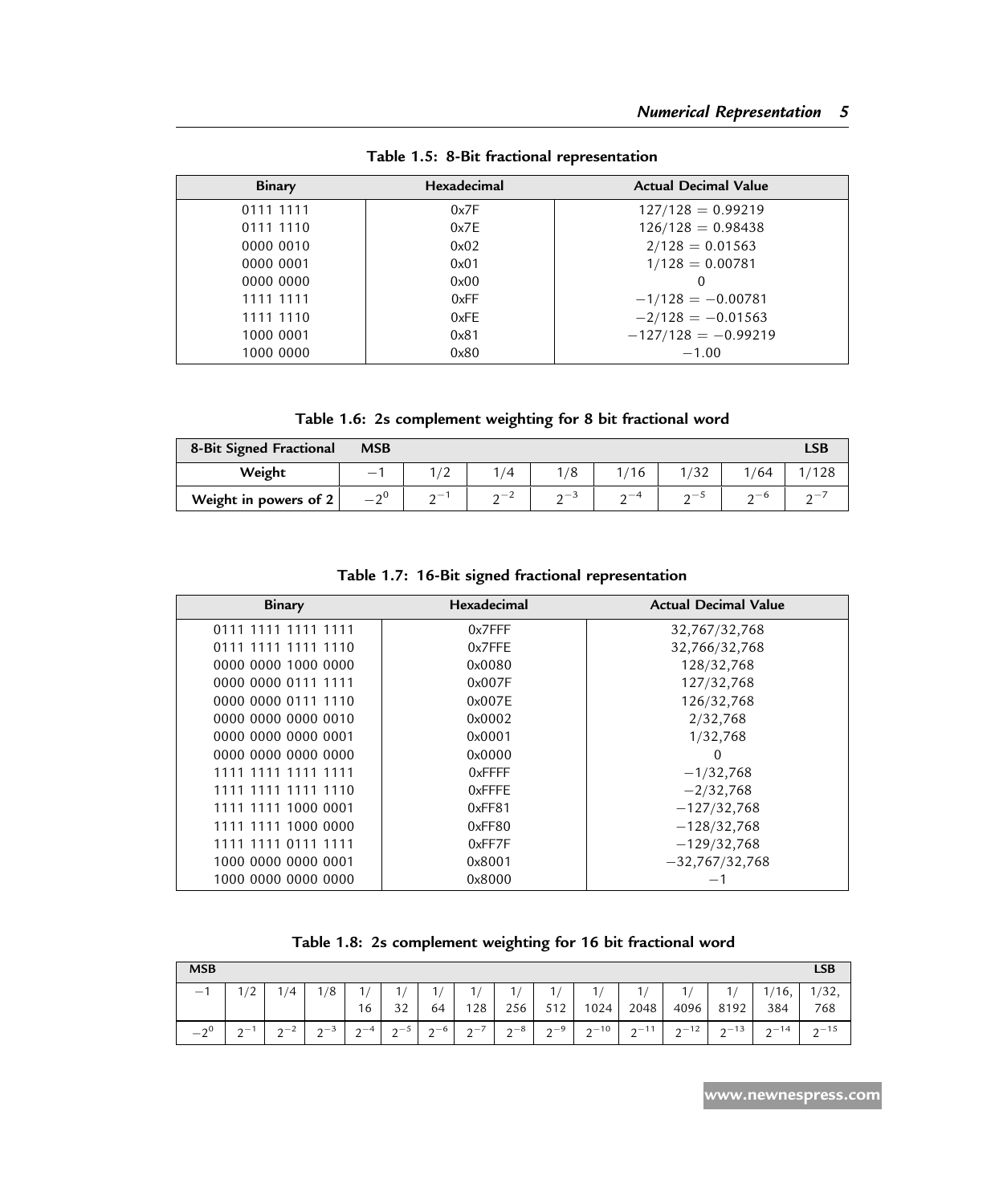Fractional fixed point is often expressed in  $O$  format. The representation shown above is Q15, which means that there are 15 bits to the right of the radix or decimal point. It might also be called Q1.15, meaning that there are 15 bits to right of the decimal point and one bit to the left.

The key property of fractional representation is that the numbers grow smaller, rather than larger, during multiplication. And in DSP, we commonly sum the results of many multiplication operations. In integer math, the results of multiplication can grow large quickly (see the following example). And when we sum many such results, the final sum can be very large, easily exceeding the ability to represent the number in a fixed-point integer format.

As an analogy, think about trying to display an analog signal on an oscilloscope. You need to select a voltage range (volts/division) in which the signal amplitude does not exceed the upper and lower range of the display. At the same time, you want the signal to occupy a reasonable part of the screen, so the detail of the signal is visible. If the signal amplitude occupies only 1/10 of a division, for example, it is difficult to see the signal.

To illustrate this situation, imagine using a 16-bit fixed point, and the signal has a value of 0.75 decimal or 24,676 in integer (which is 75% of full scale), and is multiplied by a coefficient of value 0.50 decimal or 16,384 integer (which is 50% of full scale).

| 0.75          | 24,576          |
|---------------|-----------------|
| $\times$ 0.50 | $\times$ 16.384 |
| 0.375         | 402,653,184     |

Now the larger integer number can be shifted right after every such operation to scale the signal within a range that it can be represented, but most DSP designers prefer to represent numbers as fractional because it is a lot easier to keep track of the decimal point.

Now consider multiplication again. If two 16-bit numbers are multiplied, the result is a 32-bit number. As it turns out, if the two numbers being multiplied are Q15, you might expect the result in the 32-bit register to be a Q31 number (MSB to the left of the decimal point, all other bits to the right). Actually, the result is in Q30 format; the decimal point has shifted down to the right. Most DSP processors will automatically left shift the multiplier output to compensate for this when operating in fractional arithmetic mode. In Field Programmable Gate Array (FPGA) or hardware design, the designer may have to take this into account when connecting data buses between different blocks. Appendix A explains the need for this extra left shift in detail, as it will be important for those implementing fractional arithmetic on FPGAs or DSPs.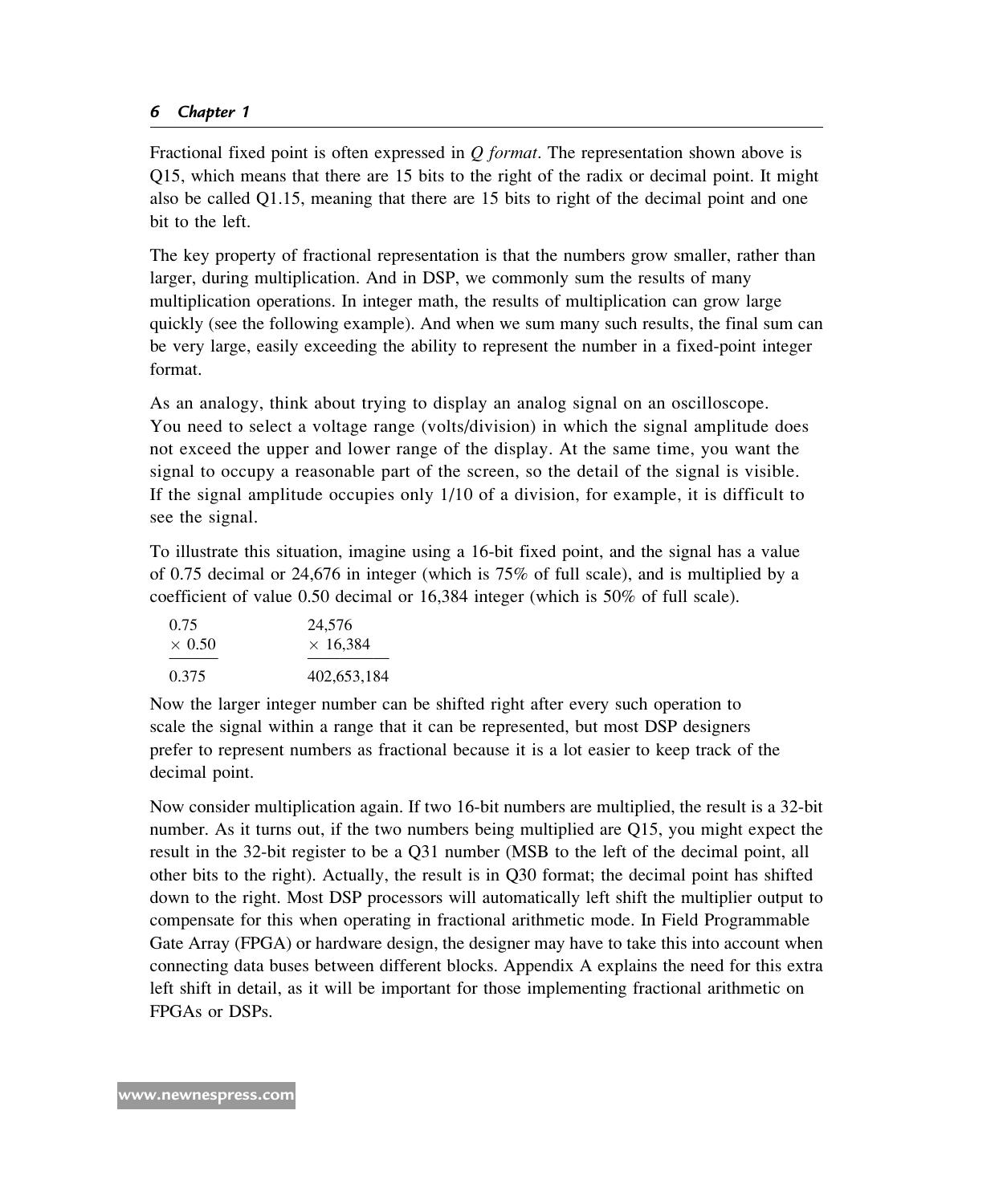| $0\times4000$            | value $= \frac{1}{2}$ in O15 |  |
|--------------------------|------------------------------|--|
| $\times$ 0 $\times$ 2000 | value = $\frac{1}{4}$ in O15 |  |
| $0\times 0800$ 0000      | value = $1/16$ in Q31        |  |

After left shifting by one, we get

 $0 \times 1000 0000$  value = 1/8 in Q31—the correct result!

If we use only the top 16-bit word from multiplier output, after the left shift, we get

 $0 \times 1000$  value = 1/8 in Q15—again, the correct result!

## 1.3 Floating-Point Representation

Many of the complications encountered using the preceding methods can be avoided by using floating-point format. Floating-point format is basically like scientific notation on your calculator. Because of this, a floating-point number can have a much greater dynamic range than a fixed-point number with an equivalent number of bits. Dynamic range means the ability to represent very small numbers to very large numbers.

The floating-point number has both a mantissa (which includes sign) and an exponent. The mantissa is the value in the main field of your calculator, and the exponent is off to the side, usually as a superscript. Each is expressed as a fixed-point number (meaning the decimal point is fixed). The mantissa is usually in signed fractional format, and the exponent in signed integer format. The size of the mantissa and exponent in number of bits will vary depending on which floating-point format is used.

The following table shows two common 32-bit formats: "two word" and IEEE 754.

| <b>Floating-Point Formats</b> | No. of Mantissa Bits                                                      | No. of Exponent Bits                     |
|-------------------------------|---------------------------------------------------------------------------|------------------------------------------|
| "two word"                    | 16, in signed Q15                                                         | 16, signed integer                       |
| IEEE STD-754                  | 23, in unsigned Q15, plus 1 bit to<br>determine sign (not 2s complement!) | 8, unsigned integer,<br>biased by $+127$ |

Table 1.9: Floating point format summary

To convert a fixed-point number in floating-point representation, we shift the fixed number left until there are no redundant sign bits. This process is called *normalization*. The number of these shifts determines the exponent value.

The drawback of floating-point calculations is the resources required. When adding or subtracting two floating-point numbers, we must first adjust the number with smaller absolute value so that its exponent is equal to the number with larger absolute value; then we can add